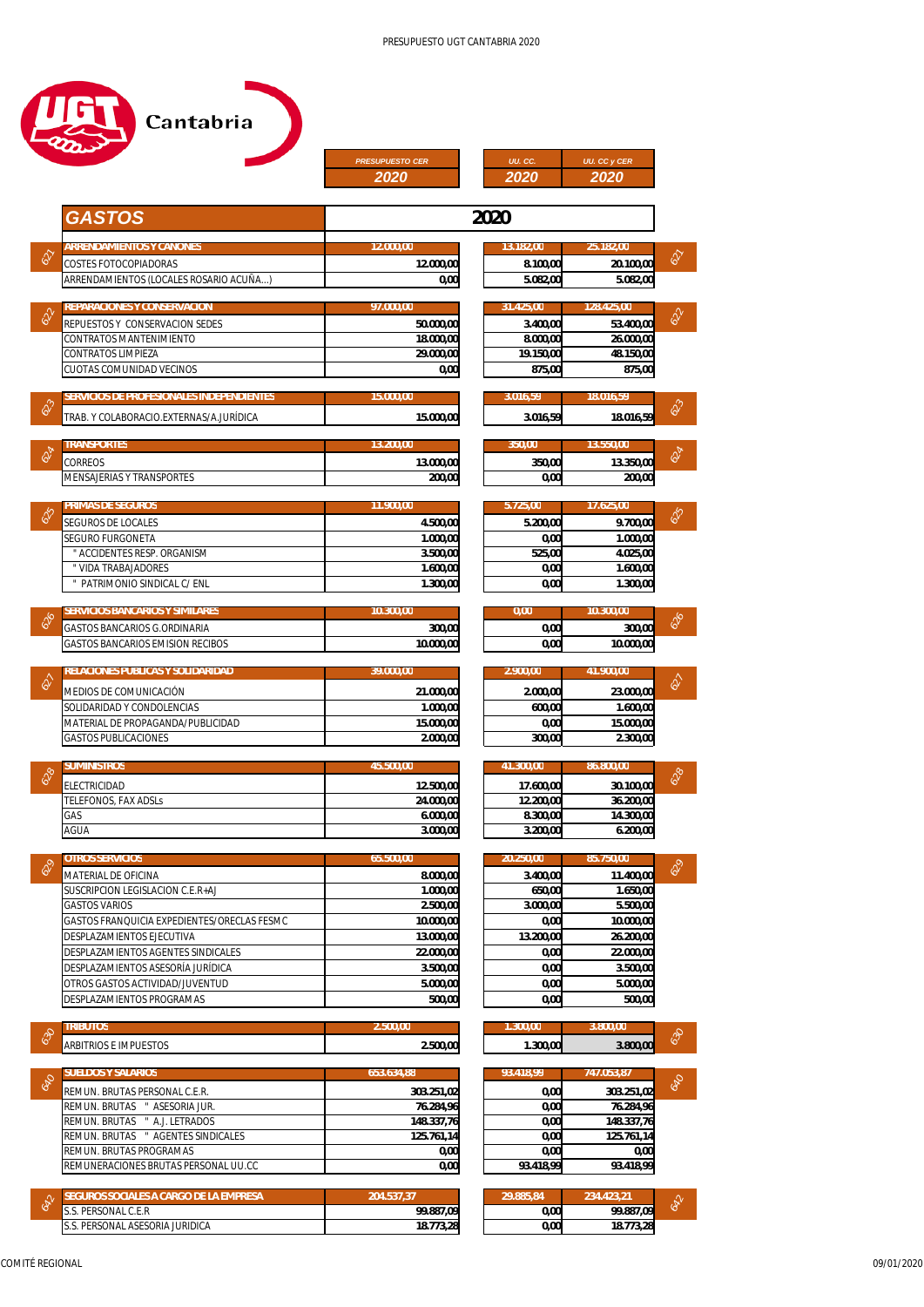## PRESUPUESTO UGT CANTABRIA 2020

|     | S.S. PERSONAL A.J. LETRADOS                                 | 46.891,05              | 0.00             | 46.891,05              |     |
|-----|-------------------------------------------------------------|------------------------|------------------|------------------------|-----|
|     | S.S. PERSONAL AGENTES SINDICALES                            | 38.985,95              | 0,00             | 38.985.95              |     |
|     | <b>S.S. PROGRAMAS</b>                                       | 0,00                   | 0,00             | 0.00                   |     |
|     | S.S. PERSONAL UU.CC                                         | 0,00                   | 29.885,84        | 29.885,84              |     |
|     |                                                             |                        |                  |                        |     |
| 644 | <b>PROVISIONES RETRIBUCIONES</b><br>Convenio marco art.24.2 | 12.500,00<br>12.500,00 | 0,00<br>0.00     | 12.500,00<br>12.500.00 | 644 |
|     |                                                             |                        |                  |                        |     |
|     | <b>OTROS GASTOS SOCIALES</b>                                | 10.000.00              | 0.00             | 10.000.00              |     |
| 649 | <b>OTROS GASTOS SOCIALES</b>                                | 10.000,00              | 0.00             | 10.000.00              | 649 |
|     |                                                             |                        |                  |                        |     |
|     | <b>RESULTADOS DE OPERACIONES EN COMUN</b>                   | 63.714,53              | 0,00             | 63.714,53              |     |
| 657 | SUBVENCION ORDINARIA U.C.                                   | 35.865,20              | 0,00             | 35.865,20              | 657 |
|     | <b>SUBVENCION PERSONAL COMARCAS</b>                         | 27.849.33              | 0.00             | 27.849.33              |     |
|     | <b>COMPENSACION POR COLABORACIONES</b>                      | 11.000,00              | 0.00             | 11.000,00              |     |
|     | <b>COLABORACIONES</b>                                       | 11.000.00              | 0.00             | 11.000.00              |     |
| 653 |                                                             |                        |                  |                        | 653 |
|     | REEMBOLSO DE GASTOS AL ORGANO DE GOBIERNO                   | 42.000,00              | 10.500,00        | 52.500,00              |     |
| 659 | <b>REUNIONES CER</b>                                        | 1.000.00               | 0.00             | 1.000.00               | 654 |
|     | REUNIONES CONFEDERALES                                      | 10.000,00              | 0,00             | 10.000,00              |     |
|     | <b>COMITE REGIONAL/CONGRESO</b>                             | 30.000.00              | 10.500,00        | 40.500.00              |     |
|     | <b>REUNIONES DE TRABAJO</b>                                 | 1.000,00               | 0.00             | 1.000.00               |     |
|     | OTRAS GASTOS DE GESTIÓN CORRIENTE                           | 14.000.00              | 0.00             | 14.000.00              |     |
|     | CAMPANAS                                                    | 14.000.00              | 0.00             | 14.000.00              |     |
| 659 |                                                             |                        |                  |                        | 659 |
|     | <b>AMORTIZACION DEL INMOVILIZADO</b>                        | 19,800.00              | 3.939,64         | 23.739,64              |     |
| 989 | AMORT.APLICACIONES INFORMATICAS                             | 0.00                   | 0.00             | 0.00                   | 999 |
|     | AMORT.EDIFICIOS Y CONSTRUCCIONES                            | 15.000,00              | 1.200.00         | 16.200,00              |     |
|     | <b>INSTALACIONES TECNICAS</b>                               | 4.200.00               | 1.419.64         | 5.619.64               |     |
|     | <b>MOBILIARIO</b><br><b>EQUIPOS INFORMATICOS</b>            | 600,00                 | 400.00           | 1.000,00               |     |
|     | OTRO INMOVILIZADO MATERIAL                                  | 0,00<br>0,00           | 150,00<br>770.00 | 150.00<br>770.00       |     |
|     |                                                             |                        |                  |                        |     |
|     | <b>DOTACION A LA PROVIS.POR OPERACIONES</b>                 | 0,00                   | 0.00             | 0.00                   |     |
|     | DOTACIÓN PROVISION OBRAS INMOV.                             | 0,00                   | 0.00             | 0.00                   |     |
| 695 |                                                             |                        |                  |                        | 695 |
|     | <b>TOTAL GASTOS</b>                                         | 1.343.086,78           | 257.193,06       | 1.600.279.84           |     |